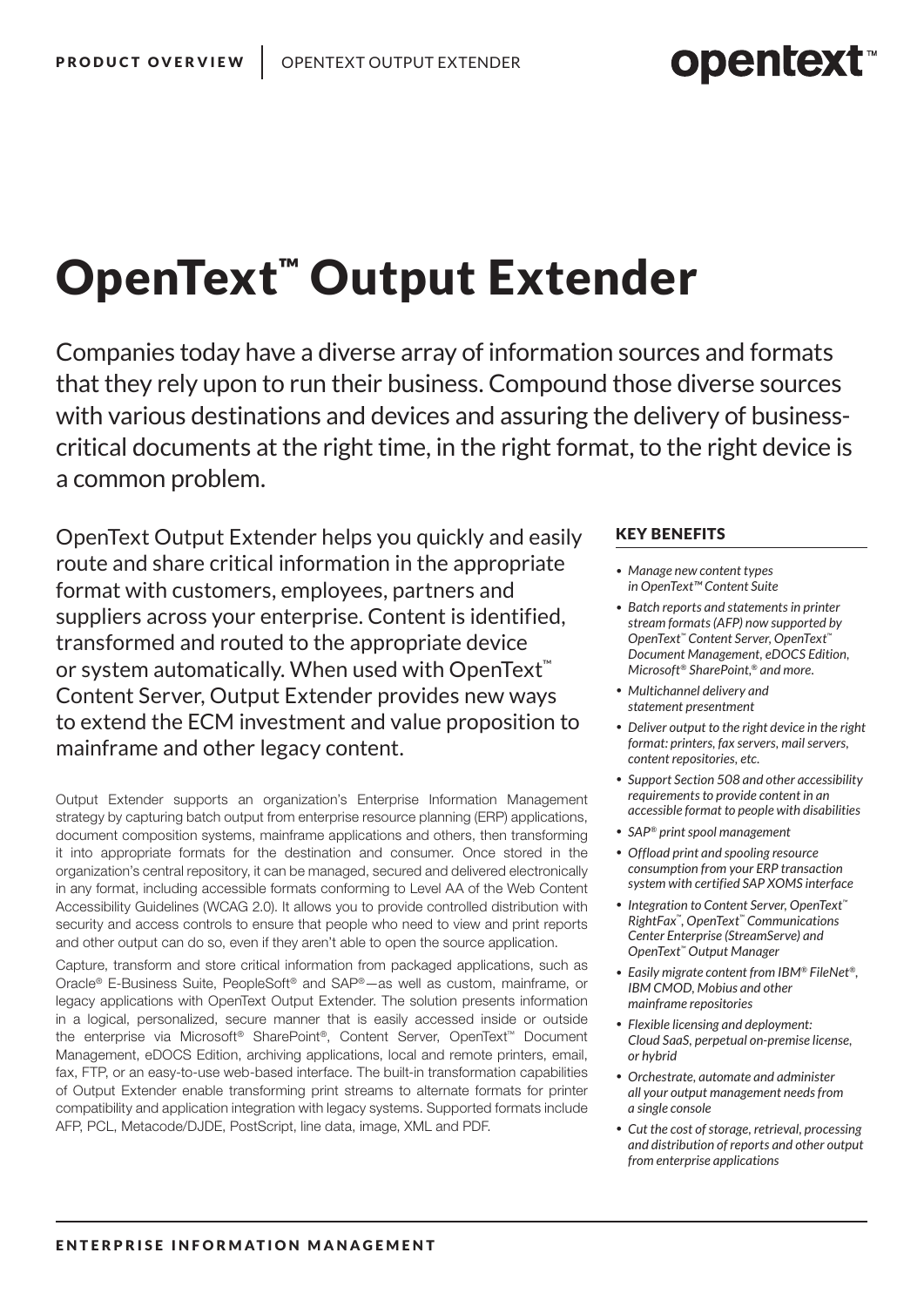# **opentext**



# Control Your Report and Document Management Practices

Reports and other high-volume output, such as statements from enterprise applications, are typically distributed as printed documents. Paper documents are more expensive, less secure and more difficult to distribute than electronic copies.

OpenText Output Extender captures and transforms report and print stream, image and PDF output and stores it in your managed central repository, where users can easily and securely access the online information from multiple geographic locations.

Traditional methods of printing and distribution are replaced by more effective and cost-efficient methods of storage, archiving and distribution.

### Manage business-critical output

OpenText Output Extender provides assured delivery of content to its intended destination, ensuring output is delivered at the right time, in the right format, for the right device. The rules engine allows for the automation of tasks, such as bursting and bundling of reports, applying electronic form templates (invoices, purchase orders, pick lists, etc.) and dynamic rerouting of jobs to the most available or best-suited device for the job.

Analyst research shows that up to 50 percent of an organization's help desk calls are print-related. OpenText Output Extender significantly reduces help desk costs and provides proactive diagnostic information to allow root cause analysis of job and destination device status from a centralized window or browser. In addition, alerts can be filtered and passed to higher-level application monitors.

### **Self-service access to reports and statements**

End users can access report and other high-volume content stored in the repository directly or through a portal interface (OpenText ECM Suite applications, Microsoft SharePoint, SAP, Oracle and others) as a way to provide a single point of access to all content or support new business initiatives, such as electronic statement presentment.

Reports and high-volume content can be captured from a wide range of report writers and document generation applications, including legacy mainframe systems; packaged or custom applications; popular ERP systems, such as SAP, Oracle E-Business Suite, PeopleSoft, Lawson, Microsoft Dynamics® GP and AX and JD Edwards; and document generation and customer communications management solutions, such as OpenText™ Communications Center Enterprise. No changes to the source application are required.

### **Eliminate paper and deliver content in digital formats**

When data is easier to access, people spend less time gathering information and more time analyzing it. With automated document indexing and archiving, every document created in your enterprise

can be centrally managed in the repository. When users wish to retrieve a report or high-volume documents, such as statements, they can search the entire repository using a single query and retrieve these reports and documents in digital formats, such as PDF, for electronic distribution. The digital archive eliminates storage, retrieval and distribution costs associated with paperbased archives and delivery.

Output Extender also enables organizations to deliver systemgenerated output via web and mobile devices both inside and outside the organization, by transforming stored, print-ready content to PDF format for digital archive presentment.

### **Report and output mining and collaboration**

A report mining feature eliminates the arduous and error-prone task of extracting and re-keying data from reports and highvolume documents into other applications, such as Microsoft® Excel®. The extensibility of the fixed content stored in the repository and the product's built-in field technology allows users to mine and repurpose data from reports and high-volume documents and create sub-reports, documents and data feeds that can be input into various applications for data analysis, rich visualizations, selective printing and storage, branding modifications, marketing campaigns and more.